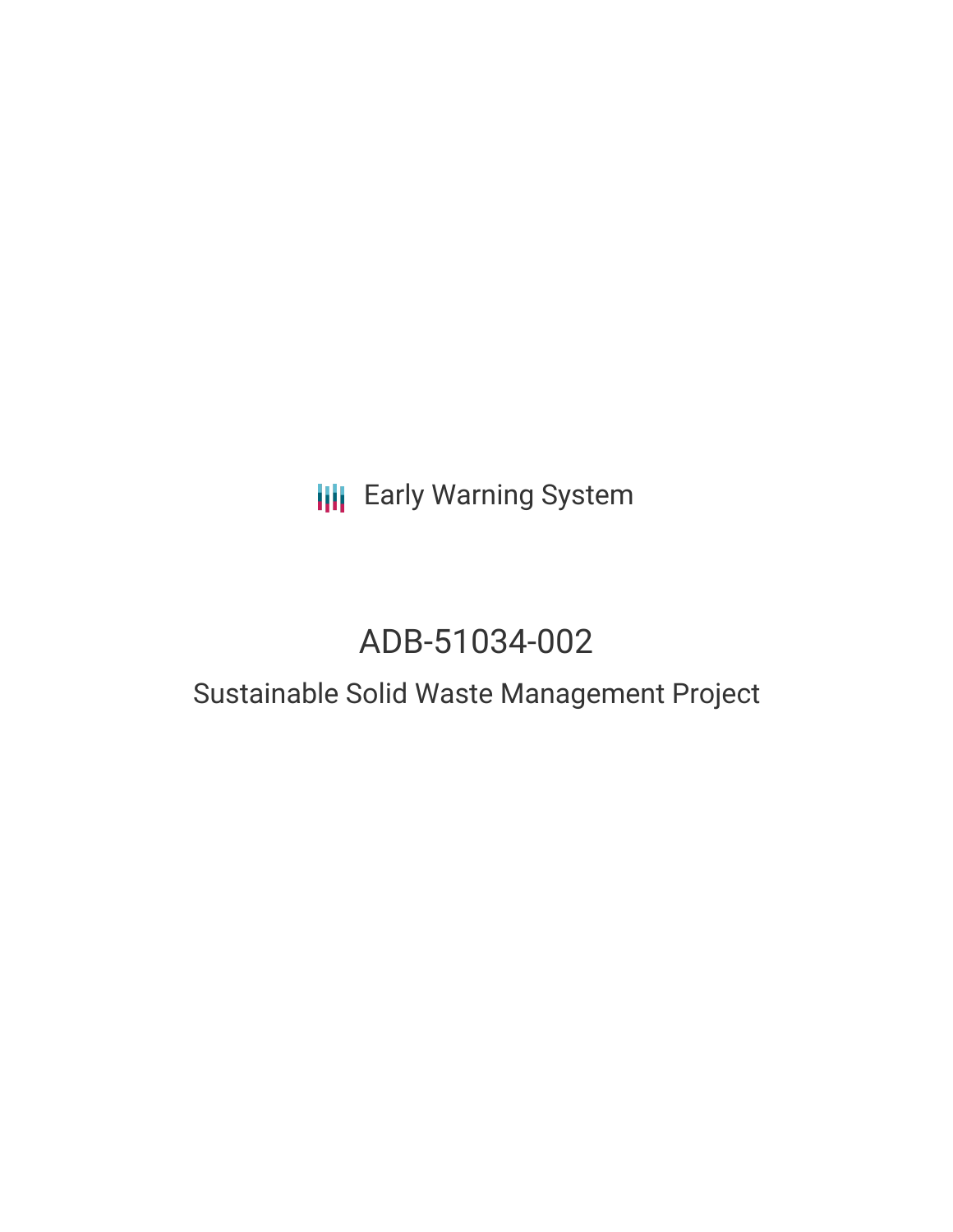

#### **Quick Facts**

| <b>Countries</b>               | Uzbekistan                   |
|--------------------------------|------------------------------|
| <b>Financial Institutions</b>  | Asian Development Bank (ADB) |
| <b>Status</b>                  | Proposed                     |
| <b>Bank Risk Rating</b>        | B                            |
| <b>Borrower</b>                | Government of Uzbekistan     |
| <b>Sectors</b>                 | Water and Sanitation         |
| <b>Investment Type(s)</b>      | Loan                         |
| <b>Investment Amount (USD)</b> | $$60.00$ million             |
| <b>Loan Amount (USD)</b>       | \$60.00 million              |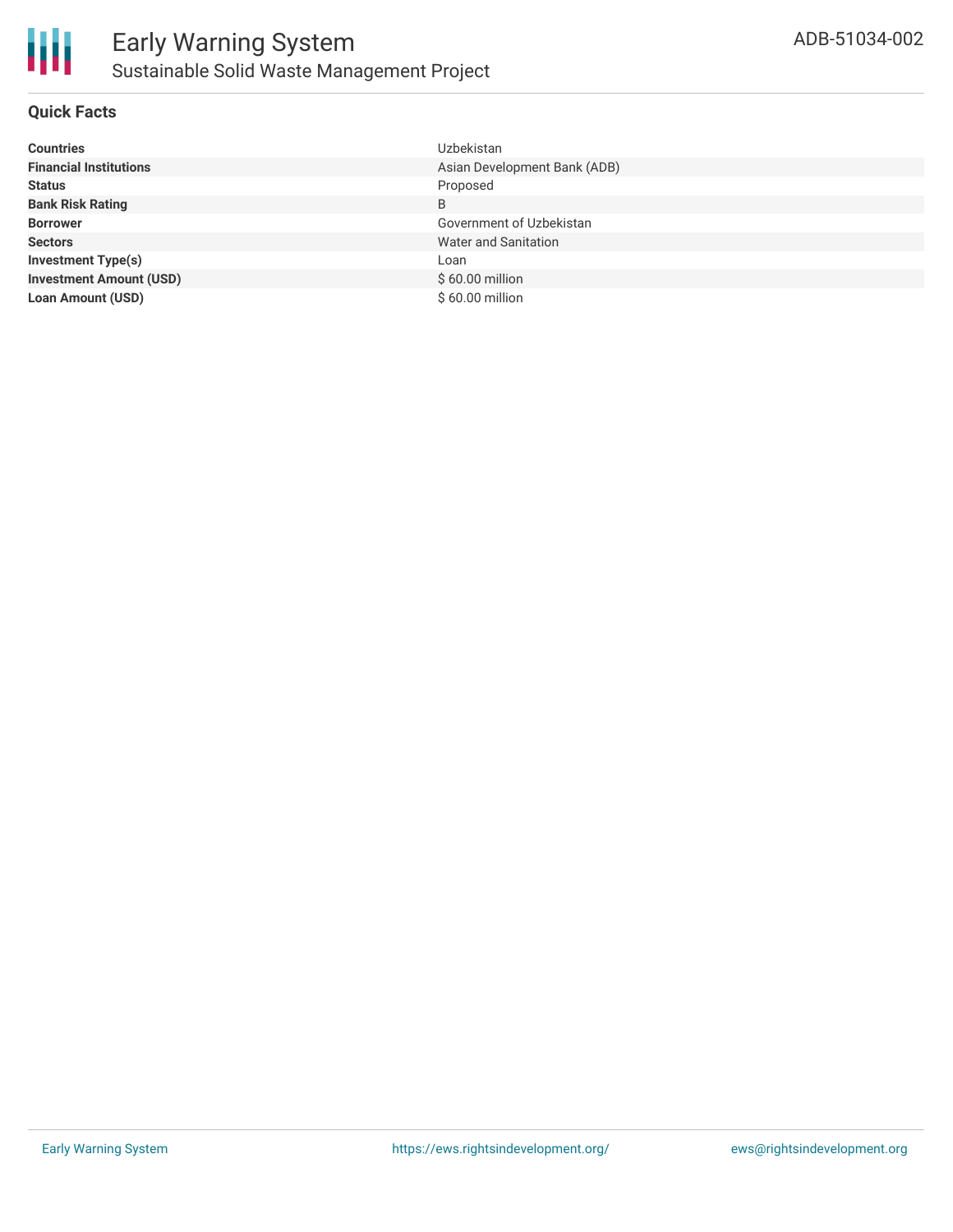

#### **Project Description**

According to the Bank's website, this project will provide financing to the Government of Uzbekistan in order to develop the nation's solid waste management sector by improving access to solid waste management services for people outside of major cities.

This project has been rated as Category B for the Environment, Category B for Involuntary Resettlement, and Category C for Indigenous Peoples.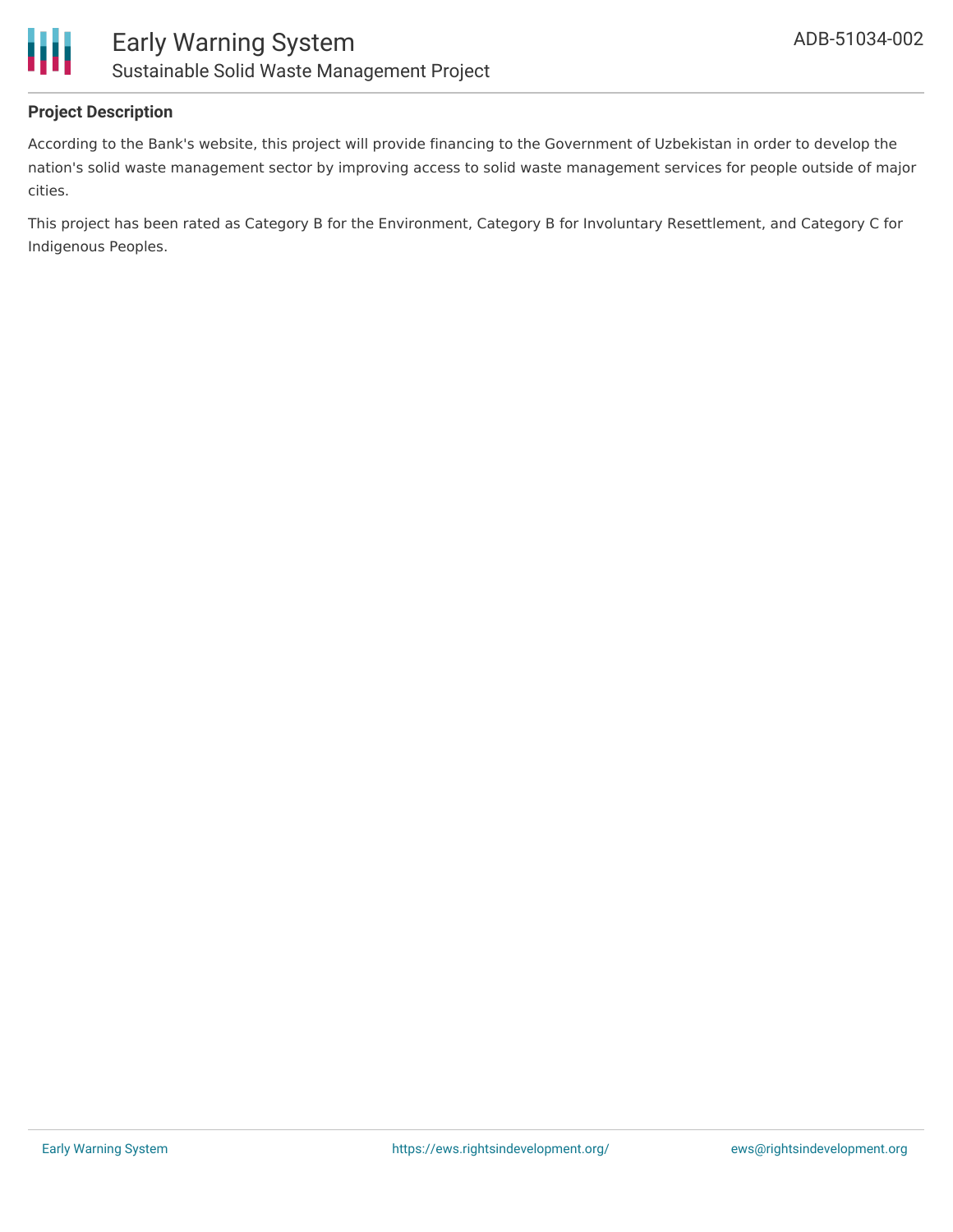

#### **Investment Description**

Asian Development Bank (ADB)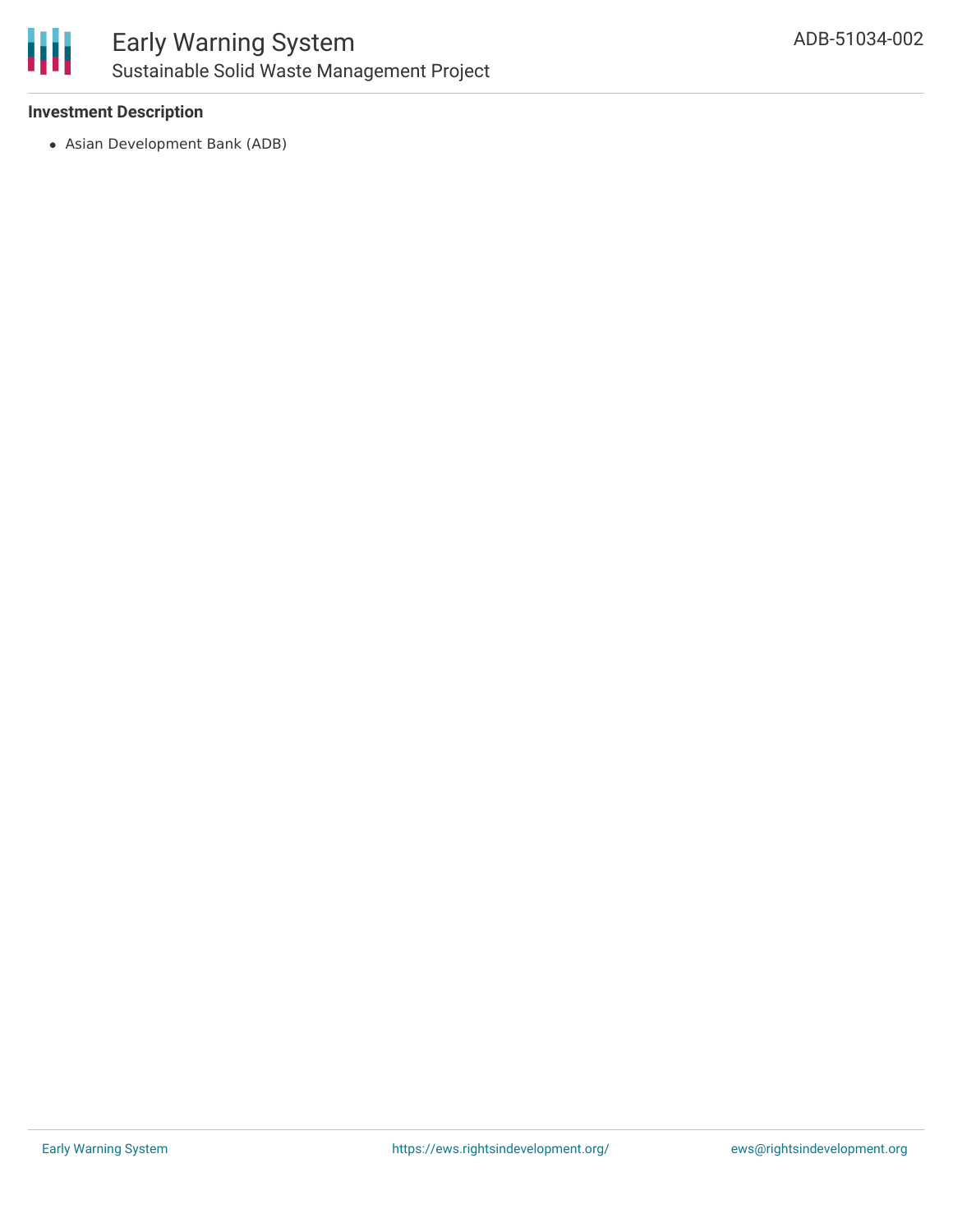#### **Contact Information**

No contact information available at time of writing.

#### **ACCOUNTABILITY MECHANISM OF ADB**

The Accountability Mechanism is an independent complaint mechanism and fact-finding body for people who believe they are likely to be, or have been, adversely affected by an Asian Development Bank-financed project. If you submit a complaint to the Accountability Mechanism, they may investigate to assess whether the Asian Development Bank is following its own policies and procedures for preventing harm to people or the environment. You can learn more about the Accountability Mechanism and how to file a complaint at: http://www.adb.org/site/accountability-mechanism/main